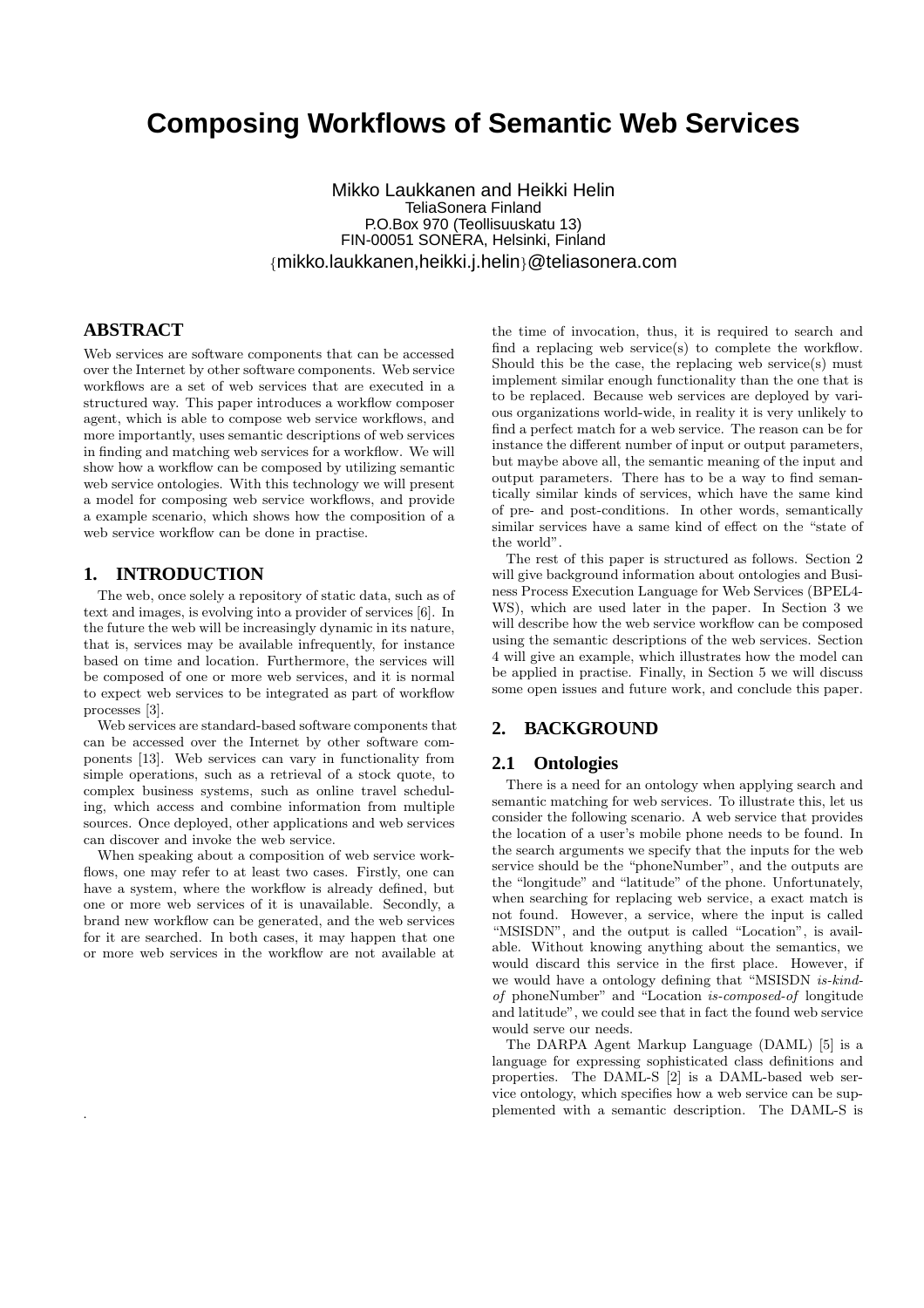divided into three parts: a service profile, a process model, and a grounding. The service profile is used for advertising and discovering services, that is, it describes the service in terms of its inputs, outputs, preconditions and the effects it has once it is executed. The process model gives a detailed description of a service's operation, that is, how the service should be used. While the service profile and the process model are abstract descriptions of the service, the grounding on the other hand provides concrete details on how to interoperate with a service. For instance, in DAML-S 0.7 and later the grounding can be binded to WSDL, which in turn allows it to be interoperable within the web service world.

Later in this paper we will show how a semantically annotated service profile plays an essential role when finding semantically similar web services The service profile could be realized for instance using DAML-S.

### **2.2 Business Process Execution Language for Web Services**

Business Process Execution Language for Web Services (BPEL4WS) [1] allows modeling business processes (workflows) for web services. BPEL4WS depends on WSDL [14], XML Schema [12], and XPath [11]. Of these, the WSDL has the most influence on BPEL4WS; in fact, BPEL4WS builds on top of WSDL. BPEL4WS represents the combination of two previously competing standards: XML business process language (XLANG) [10] from Microsoft, and web services Flow Language (WSFL) [4] from IBM.

The BPEL4WS workflow can be defined using the following general structure:

```
<process name="TheProcess">
  <partners>
      <!-- lists the external web services
      invoked from within the workflow -->
 </partners>
 <variables>
      <!-- specifies the data elements that
     flow within the workflow -->
 </variables>
 <correlationSets>
      <!-- specifies bindings for a set of
      operations to a service instance -->
 </correlationSets>
 <faultHandlers>
      <!-- lists the elements to catch
      faults -->
 </faultHandlers>
 <compensationHandler>
      .<br><!-- specifies the elements that
      implement compensating actions in
      the case of transaction rollback -->
 </compensationHandler>
  <eventHandlers>
      <!-- for receiving external events to
      the workflow -->
 </eventHandlers>
 <sequence>
      <!-- the workflow execution logic -->
 </sequence>
</process>
```
Every process begins with a "header" XML fragment, which specifies the process name and namespaces being referred to. Partner section specifies the external web services invoked from within the workflow. Partner definition has also reference to the WSDL documents of the web service. When composing workflows, the partner section is created based on the web services that have been found during semantic matching. Variables contain the data that flows within the workflow. Based on the web services' inputs and outputs (as specified in the WSDL document), the variables section can be formed. Correlation sets are used to bind a set of operations to a service instance. Fault handlers are used in catching failures and the sequence comprises the actual workflow logic. Compensation handlers are used to implement compensating actions in the case of transaction rollback. Event handlers are used to receive external events to the workflow. Finally, the web services can be invoked as specified by the sequence section, which may include basic control flow structures, such as sequence, switch (for conditional routing), while (for looping), flow (for parallel execution), and pick (for race conditions based on external triggers).

# **3. COMPOSING WORKFLOWS**

### **3.1 Model for Composing Workflows**

Figure 1 depicts the general entities of the web service composition model and the information flow between them. When a new web service instance is created, it is advertised by registering the WSDL and DAML-S description to the directory, which can be for instance UDDI [7] (1). The workflows are stored in the workflow repository, from where they are fed into the workflow composer agent (2). Each workflow is composed of one or more web services, which can be situated anywhere on the web. The DAML-S and WSDL descriptions of the web services are queried from the directory (3), and the semantic matching is applied. The workflow composer agent composes the executable workflow, and feeds it into the workflow execution engine (4). Finally, the execution engine executes the workflow using the web service instances.

There are two cases to consider when composing web services: to replace a web service in a existing workflow with a similar functionality or to define a whole new workflow using the available web services on the web. In the following, both of these options are discussed in detail, and a four-step algorithm is presented for composing a workflow.

### **3.2 Creating or Updating a Web Service Workflow Dynamically**

The web is evolving from a collection of information to a distributed computing environment of web services, where the web services may be available more or less infrequently, depending on for instance the time and location. When a workflow is composed of such web services, it may happen that at the time of initiating the workflow, one or more of the web services are not available. Should this happen, a similar functionality, implemented by one or more web services, should be found. In addition to replacing unavailable web services in a workflow, there might be a need to compose a whole new workflow, or extend an existing workflow to cover new web services.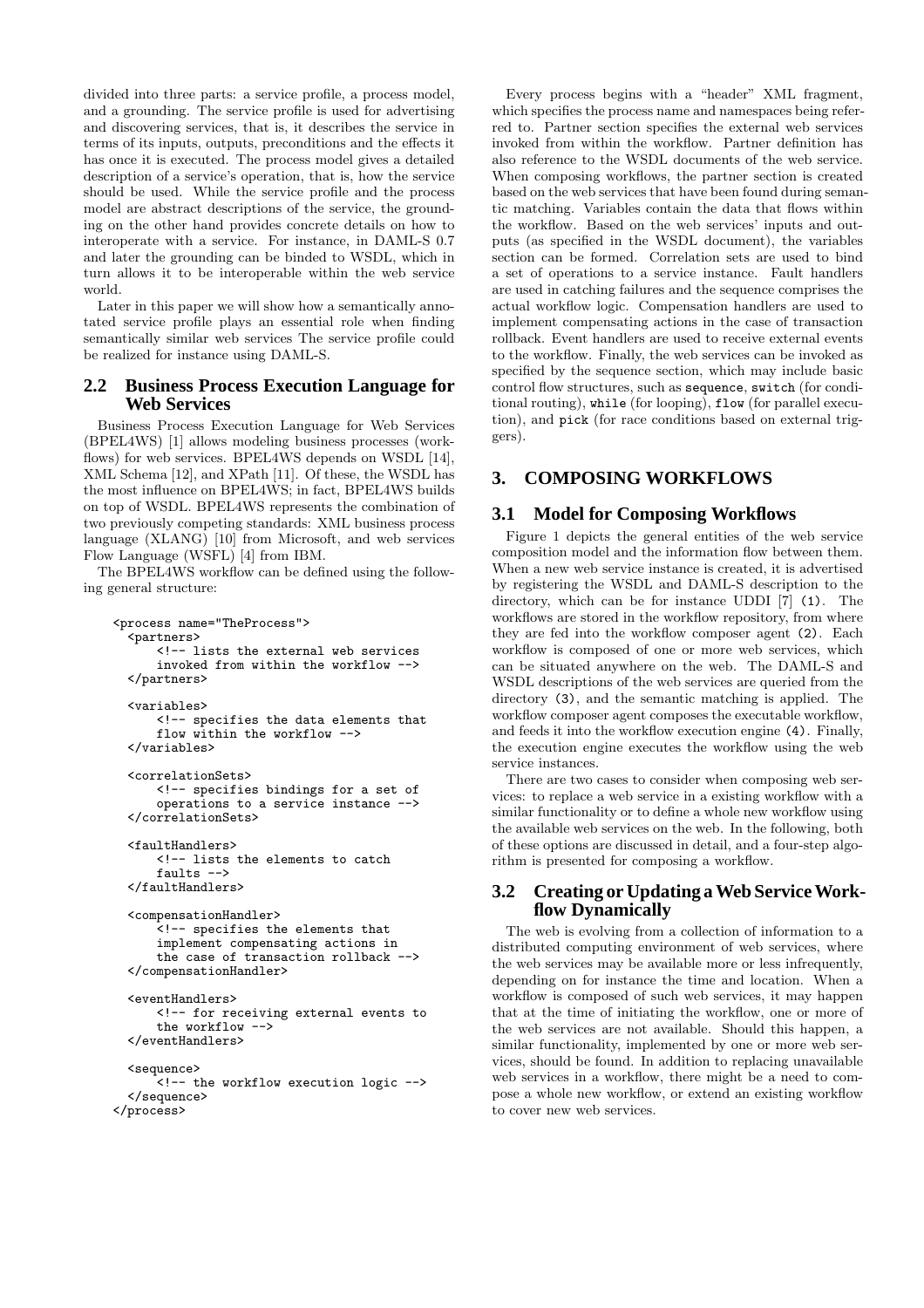

#### Figure 1: Enabling architecture for dynamic workflow composition. For explanations for the numbers in parentheses, see the body text.

The process of finding a web service to replace an unavailable one in some workflow or creating a whole new workflow can be divided into the following general steps:

- 1. Identifying the required functionality
- 2. Semantic matching of web services
- 3. Creating or updating the workflow
- 4. Executing and monitoring the workflow

In the following, each of the steps are described in more detail.

### **3.3 Identifying the Required Functionality**

The first task is to identify the general functionality that the workflow should accomplish. When replacing some unavailable web service in a workflow, the identification for the functionality is easy; a similar web service or web services implementing the similar functionality than the unavailable one has to be found. However, when creating a new workflow, the identification for the functionality usually originates from some problem that needs to be solved. For instance, there could be a need to arrange a business trip to a foreign country. This kind of workflow consists of several tasks, such as booking airline tickets, booking a hotel, and renting a car. Furthermore, these tasks may have some dependencies on each other. For instance, if the the arriving airport is far a way from the hotel, renting a car may be the best choice, whereas if the airport is near to the hotel, the use of public transportation could be better justified. The output of the first step is a list of tasks (later mapped to web services), which are described in terms of pre- and post-conditions as well as input and output arguments.

#### **3.4 Semantic Matching of Web Services**

After the general tasks have been identified, the web services implementing the workflow can be searched and match-

ed. Semantic matching can be divided into two parts: finding the web service(s) that fulfills the pre- and post-conditions of the needed functionality, and finding the web service(s) that accept the required input and output arguments. To make this possible, the available web services have to be accompanied with a semantic description, which is able to express this kind of information. Furthermore, the pre/postconditions and input/output arguments should refer to an ontology.

Pre-conditions specify the state of the "world" before, and post-conditions after the web service is executed. When an unavailable web service is to be replaced, the replacing functionality, let it be a single web service, or a set of web services executed as a composed service, must have the same pre- and post-conditions.

While the similar pre- and post-conditions generally is enough, in practise the input and output arguments need also be matched. This step follows the ideas of Paolucci et al [8], where the semantic matching algorithms for input and output arguments are presented. When searching and matching web services, a similar kind of DAML-S description that the advertisement, so called search template, is created.

The input and output parameters in both the advertisement and the search template refer to an ontology, and the similarity is evaluated by the relationships between the referred classes in the ontology. This results in that there can be four different kinds of matches [8]:

- Exact match—the searched service and the advertisement refer to the same class in the ontology.
- Plug-in—the advertisement is more general than the searched service.
- Subsumes—the searched service is more general than the advertisement; in this case the advertisement cannot completely fulfill the searched service.
- Fail—No subsumption relation between the search template and the advertisement can be found.

In the case of exact match the advertised web service can be used as such. However, in the case of plug-in and subsumption, the advertised web service can be used, but some additional processing may be needed. The plug-in service produces more results than needed, thus, some kind of filtering is needed. The subsumed result is not complete, so the requester may need other web services to complete the result set.

#### **3.5 Defining the Workflow**

Assuming all the web services implementing the required functionality are found, the next step is to define the workflow or update the existing one. This includes the (re)binding of the web services to the workflow, and definition of the possible dependencies.

If the composition of the workflow is about replacing unavailable web services, this phase is trivial; the only thing to do is to update the partner section in the workflow to refer to the new web services (i.e., to their WSDL documents). However, if a new workflow is created, this phase is far more complex, and most likely requires human interaction at least in defining the actual workflow logic. In this paper we are not discussing this side of the coin, but leave it as the future work.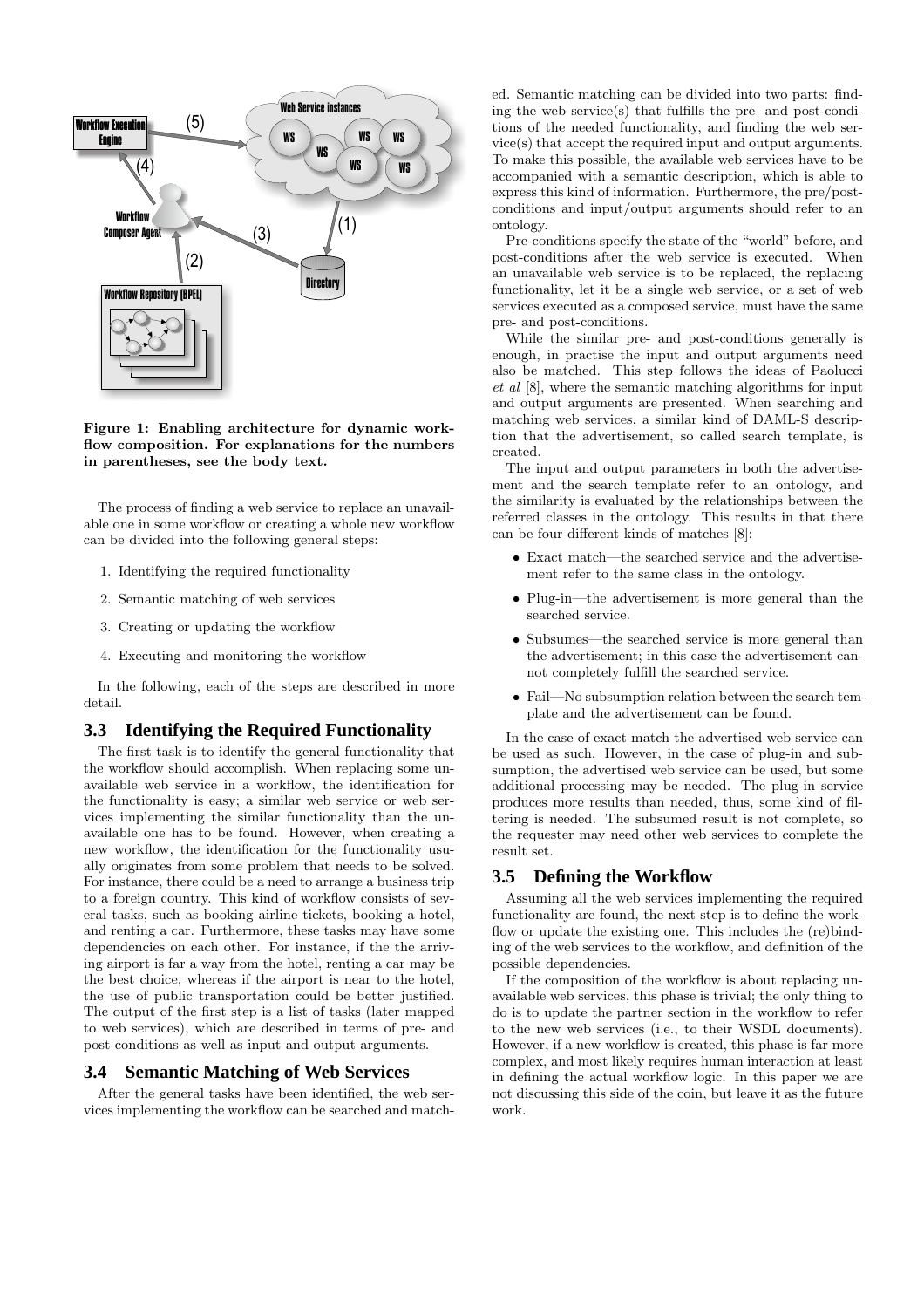

Figure 2: The example ontology used in the scenario

#### **3.6 Executing and Monitoring the Workflow**

Once the workflow is (re)defined, it can be executed by a workflow execution engine, which both executes the workflow as defined, and makes the appropriate external web service invocations. The workflow execution engines usually provide tools for monitoring the execution of the workflows, and for verifying the output of the workflow. To our knowledge, there are at least two implementations for BPEL4WS engine: BPWS4J<sup>1</sup> (IBM), and BPEL Orchestration Server<sup>2</sup> (Collaxa). The former is available as open-source distribution, whereas the latter is a commercial product.

# **4. EXAMPLE SCENARIO**

Let us illustrate the workflow composition with the following scenario, where a traveler is on a vacation, and asks for restaurants near her current location. Furthermore, the restaurants should be pointed on a map.

During the execution of the scenario, the workflow composer agent refers to an ontology, which is depicted in Figure 2.

There is a workflow specification for the required functionality, and it is composed of two web services: LocateMap and GetRestaurants. The LocateMap web service takes the user's phone number (MSISDN) and a diameter for a map as an argument, and provides a map together with latitude and longitude of the center point as output arguments. The GetRestaurants web service uses the latitude, longitude and map as the input arguments to add the nearby restaurants to the map. The workflow is depicted in Figure 3.

In this scenario we will concentrate on the LocateMap web service, which has the following pre- and post-conditions:

| [LocateMap]      |                                |
|------------------|--------------------------------|
| Pre-conditions:  | $\neg known(latitude) \wedge$  |
|                  | $\neg known(longitude) \wedge$ |
|                  | $\neg known(map)$              |
| Post-conditions: | $known(latitude) \wedge$       |
|                  | $known(longitude) \wedge$      |
|                  | known(map)                     |

Furthermore, as shown in Figure 3, the LocateMap accepts MSISDN and diameter as the input arguments, and latitude, longitude and map as the output arguments.

<sup>1</sup>See: http://www.alphaworks.ibm.com/tech/bpws4j <sup>2</sup>See: http://www.collaxa.com/home.index.jsp



Figure 3: The existing workflow for locating nearby restaurants. Please note that the BPEL4WS definition only includes the relevant information and therefore is not complete.

When the traveler makes the request for locating the nearby restaurants, the workflow composer agent finds out that the LocateMap web service is not available. It then begins to search for replacing web services with one or more similar matching pre- or post-conditions that the LocateMap has. In this scenario there are three such web services available: LocatePhone, GetLatLon, and GetMap. The pre- and postconditions as well as input and output arguments are as follows:

| [LocatePhone]    |                                                                                      |
|------------------|--------------------------------------------------------------------------------------|
| Pre-conditions:  | $\neg known (location)$                                                              |
| Post-conditions: | known(location)                                                                      |
| Input:           | <b>MSISDN</b>                                                                        |
| Output:          | location                                                                             |
| GetLanLon        |                                                                                      |
| Pre-conditions:  | $known(location) \wedge$<br>$\neg known(latitude) \wedge$<br>$\neg known(longitude)$ |
| Post-conditions: | $known(latitude) \wedge$<br>$known(longitude) \wedge$<br>known(map)                  |
| Input:           | location                                                                             |
| Output:          | $lattice \wedge longitude$                                                           |
| [GetMap]         |                                                                                      |
| Pre-conditions:  | $known(latitude) \wedge$                                                             |
|                  | $known(longitude) \wedge$                                                            |
| Post-conditions: | $\neg known(map)$<br>known(map)                                                      |
|                  | latitude $\wedge$                                                                    |
| Input:           | $longitude \wedge$                                                                   |
|                  | diameter                                                                             |
| Output:          | map                                                                                  |
|                  |                                                                                      |
|                  |                                                                                      |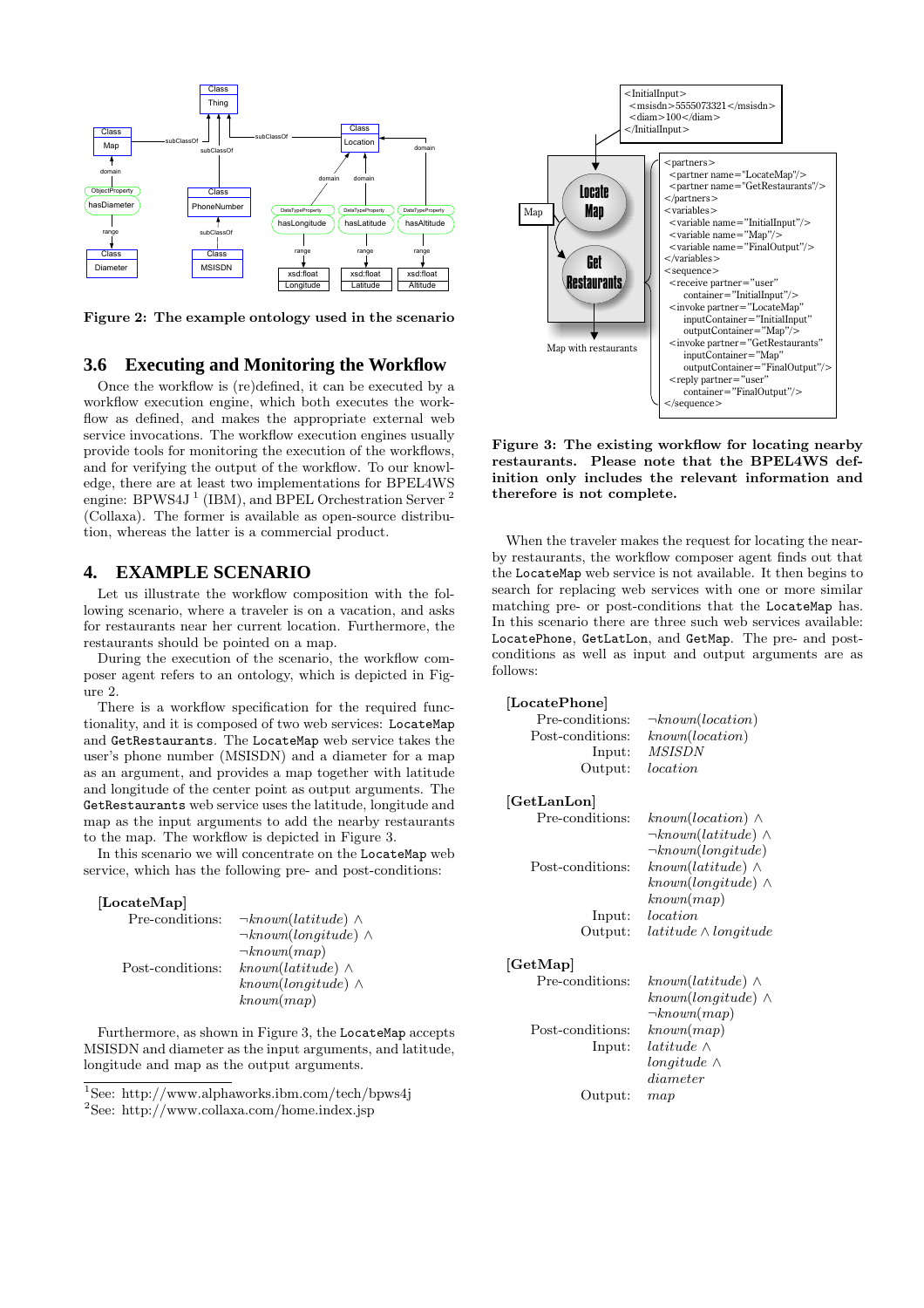From the available web services and their pre- and postconditions the workflow composer agent can infer the following:

- 1. GetLatLon fulfills the post-conditions, known(latitude) and known(longitude), of LocateMap.
- 2. GetLatLon has a pre-condition known(location) than in turn is the post-condition of the LocatePhone web service. Thus, LocatePhone should be called in order to fulfill the post-conditions for the GetLatLon.
- 3. GetMap web service has pre-conditions known(latitude) and known(longitude), which are post-conditions of GetLatLon. Clearly, GetLatLon should be invoked in order to fulfill the preconditions of the GetMap.
- 4. GetMap has the same post-condition than the LocateMap has. Therefore, together with GetLatLon, invoking the GetMap fulfills all the post-conditions than the unavailable LocateMap.

What about the input and output arguments then? We can see that the concept of Location is not present in the unavailable LocateMap web service. However, by referring to the ontology, the workflow composer agent, during the semantic matching of the web services, is able to infer that the Location in fact has the longitude and latitude as properties. Therefore, the when knowing the Location, the latitude and longitude are also known. In the matter of fact, if the ontology would also be used in the analysis of the pre- and post-conditions, the workflow composer agent could simplify the analysis by leaving the GetLatLon out; the ontology states that a condition known(location) also means that the conditions known(latitude) and known(longitude) are also true.

Once the workflow composer agent has analysed the available web services, and found out that by combining them in as a sequence the unavailable LocateMap web service can be replaced, the workflow can be re-defined as depicted in Figure 4.

### **5. DISCUSSION AND CONCLUSION**

In this paper we have discussed the composition of web service workflows, where one of the objectives is to automatise the process of finding and matching the web services accessed by the workflow. The model we have presented still requires human interaction in the initial phase of the workflow composition (see Section 3.3). To move the burden of defining the requirements and creating the initial workflow description from a human user to a computer program is out of this paper's scope. This kind of automatisation would require a complex planning and reasoning functionality, which are studied for instance by the software agent technology research community.

The semantic matching phase (see Section 3.4) plays a central role in the success of the workflow composition. In this paper we referred to the work of Paolucci  $et$  al in [8] in applying the actual semantic matching based on DAML-S descriptions. Because web services are deployed by various people world-wide, in reality it is very unlikely to find a perfect match for a web service. The reason can be for instance the different number of input or output parameters, but maybe above all, the semantic meaning of the input and



Figure 4: The new workflow for locating nearby restaurants. The BPEL4WS definition only includes the relevant information and therefore is not complete.

output parameters. The ontology and its ability to cover the concepts used in the DAML-S descriptions is maybe the most important issue in the semantic matching. In the worst case the concept presented in the DAML-S description is not found from the ontology, which means that the corresponding Web Service cannot be used by the semantic matching phase at all.

The work presented in this paper did not depend on any particular directory service. Because the UDDI is specified as the repository for web services advertisements, we are not ruling out the possibility of using UDDI in storing the DAML-S descriptions together with the other information of web services. To do this, the UDDI needs to be supplemented with the functionality to be able to hold DAML-S descriptions. In fact, [9] describes how this can be done.

In this paper we have not discussed the relationship between the semantic description stored in the directory service and the concepts represented by the ontology: who updates it and keeps it consistent? For instance, when a new web service is deployed, is it the web service author's task to look up the ontology and "classify" the web service when creating the DAML-S description? Or could it even be that the web service author needs not to know about the existence of the ontology at all? Instead, the administrator of the directory service could be responsible for creating and maintaining the DAML-S descriptions once a new web service is advertised. These issues are out of this paper's scope and remain as future work.